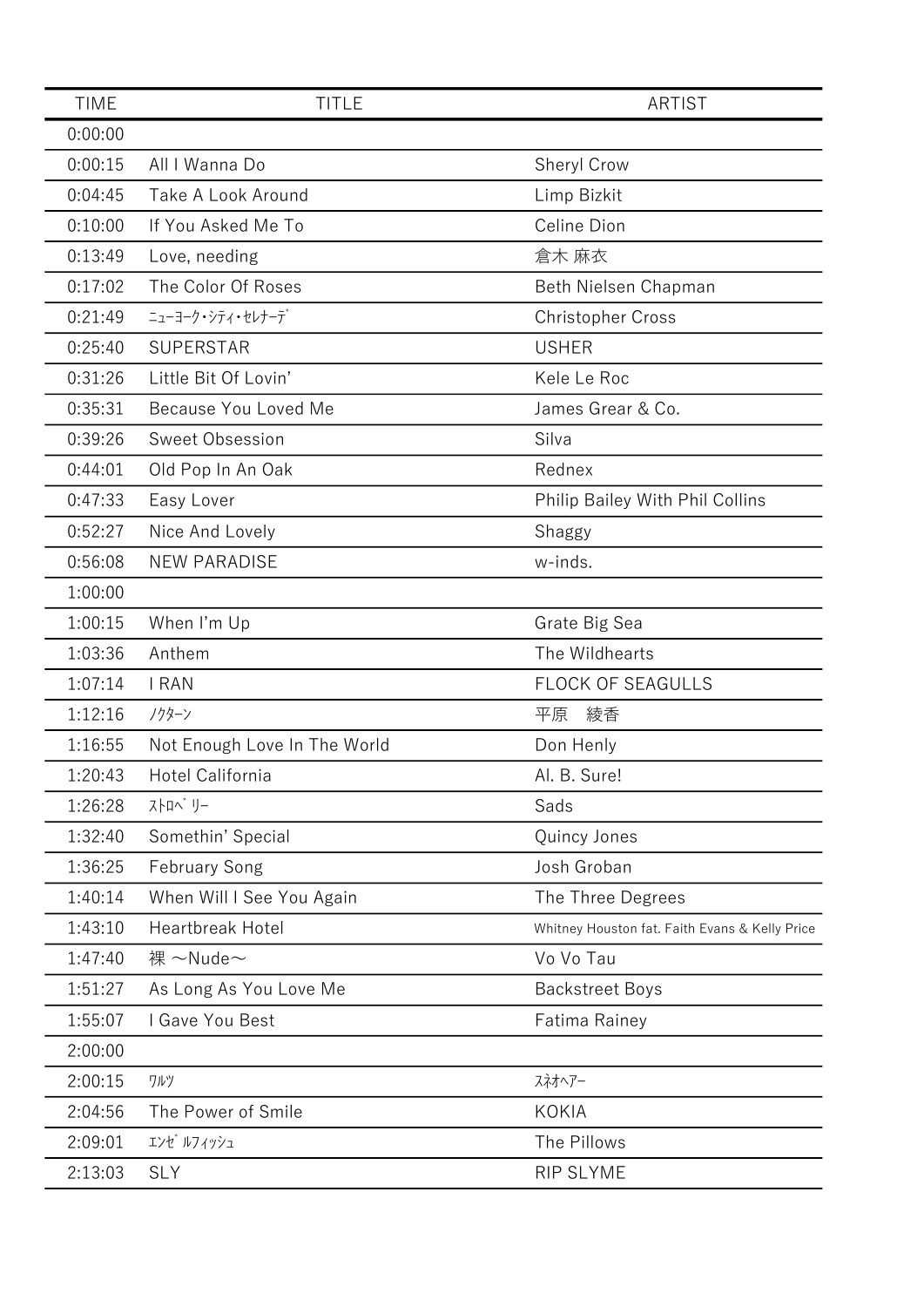| <b>TIME</b> | <b>TITLE</b>               | <b>ARTIST</b>                  |
|-------------|----------------------------|--------------------------------|
| 2:17:17     | 流星のサドル                     | 久保田 利伸                         |
| 2:21:39     | いろはにほへと                    | 椎名林檎                           |
| 2:24:57     | 出逢った頃のように                  | Every Little Thing             |
| 2:29:14     | My Life                    | <b>Billy Joel</b>              |
| 2:32:57     | <b>Sweet Kisses</b>        | Jessica Simpson                |
| 2:36:14     | Talk To Me                 | Babyface                       |
| 2:40:59     | Sugar!!                    | Fujifabric                     |
| 2:45:06     | Falling In Love Again      | Eagle-Eye Cherry               |
| 2:48:11     | Love Space                 | 山下 達郎                          |
| 2:52:37     | Black (2004 Remix)         | pearl jam                      |
| 2:58:07     | <b>Breakout</b>            | Swing Out Sister               |
| 3:00:00     |                            |                                |
| 3:00:14     | I Wanna Know               | Joe                            |
| 3:05:09     | Seasons In The Sun         | <b>Terry Jacks</b>             |
| 3:08:35     | 逢いにゆこう                     | 羊毛とおはな                         |
| 3:12:59     | Ooh Yeah                   | K-Ci & JoJo                    |
| 3:16:19     | Blackpatch                 | Laura Nyro                     |
| 3:19:50     | すてきなあたしの夢                  | <b>AJICO</b>                   |
| 3:24:51     | <b>Bad Medicine</b>        | Bon Jovi                       |
| 3:29:58     | Beautiful                  | Sophia                         |
| 3:34:43     | A MILLION MILES AWAY       | <b>LENNY KRAVITZ</b>           |
| 3:39:14     | Ooh Baby, Baby             | Jana                           |
| 3:42:58     | $Oh \cdots$                | Sakura                         |
| 3:48:16     | Tell Me                    | <b>Hide With Spread Beaver</b> |
| 3:53:01     | Love Junkie                | 布袋 寅泰                          |
| 3:56:58     | I Will Buy You A New Life  | Everclear                      |
| 4:00:00     |                            |                                |
| 4:00:53     | Never Gonna Cry!           | Misia                          |
| 4:06:49     | 夢                          | THE BLUE HEARTS                |
| 4:09:14     | So What The Fuss           | Stevie Wonder                  |
| 4:13:23     | Video Girl                 | Hi-Five                        |
| 4:17:19     | Like a sunshine, my memory | <b>PUSHIM</b>                  |
| 4:21:53     | Change Of Heart            | Wendy Moten                    |
| 4:26:04     | Angel                      | Aerosmith                      |
| 4:31:04     | <b>Brand New Day</b>       | <b>Sting</b>                   |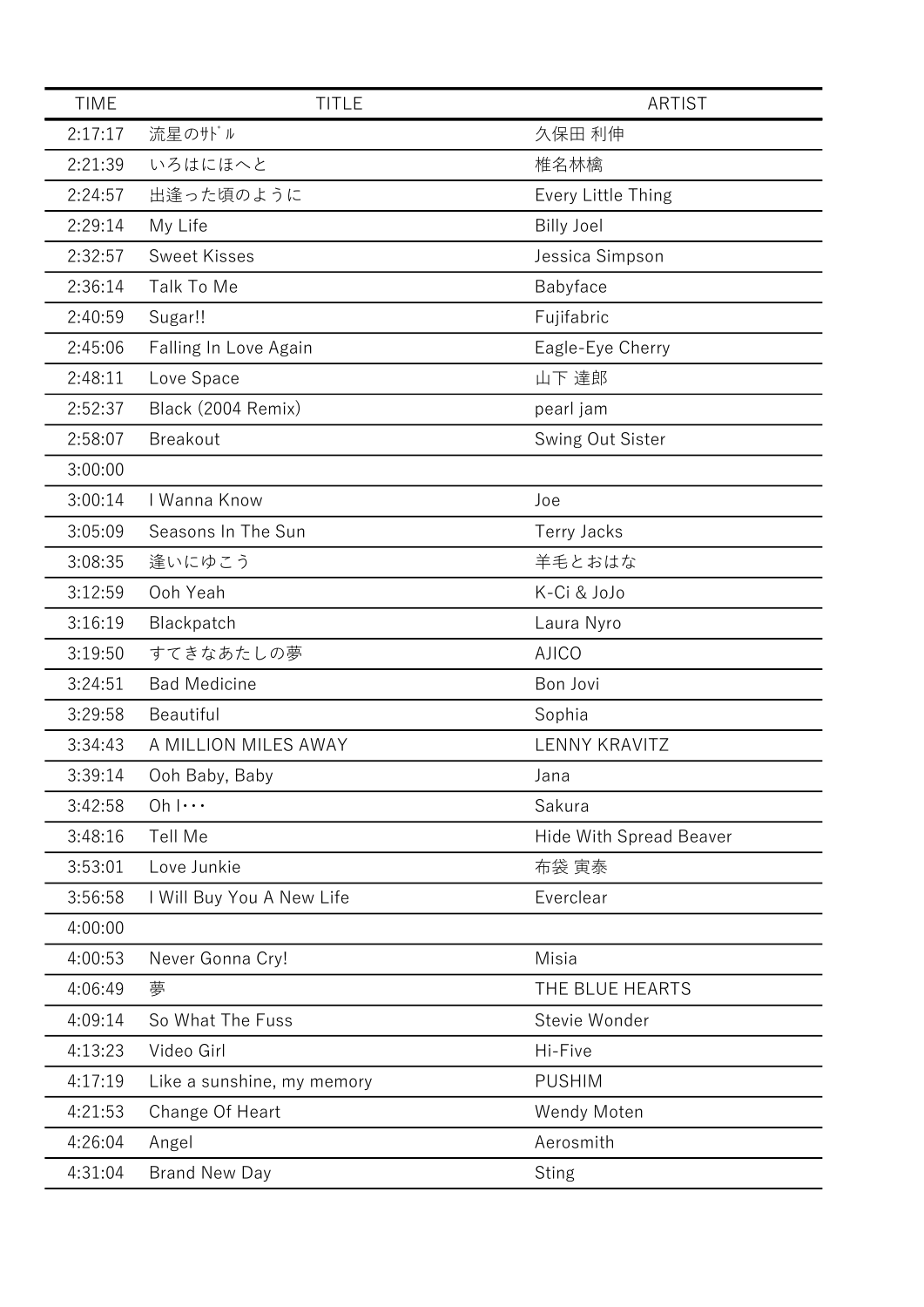| <b>TIME</b> | <b>TITLE</b>                    | <b>ARTIST</b>                             |
|-------------|---------------------------------|-------------------------------------------|
| 4:36:23     | 希望の橋                            | Vo Vo Tau                                 |
| 4:40:50     | Being With You                  | <b>Smokey Robinson &amp; The Miracles</b> |
| 4:44:47     | alice                           | <b>Swinging Popsicle</b>                  |
| 4:48:58     | 心拍数 2002.10.21なら100年会館          | 山崎 まさよし                                   |
| 4:53:44     | Stairway To Heven               | Led Zeppelin                              |
| 5:00:00     |                                 |                                           |
| 5:04:45     | How Are You Doing?              | 米倉 利紀                                     |
| 5:09:21     | IN THE MORNING                  | <b>RAZORLIGHT</b>                         |
| 5:13:01     | Light Up The Sky                | YELLOWCARD                                |
| 5:16:39     | You Want More                   | Holly Cole                                |
| 5:21:08     | Army                            | Ben Folds Five                            |
| 5:24:29     | Everything (I See)              | 嶋野 百恵 feat. Skoop                         |
| 5:30:12     | Honky Cat                       | Elton John                                |
| 5:35:22     | Two Of Us                       | 布袋 寅泰                                     |
| 5:39:34     | Yellow Ledbetter                | pearl jam                                 |
| 5:44:35     | Remenber                        | <b>Swinging Popsicle</b>                  |
| 5:50:01     | Love Minus Zero / No Limit      | <b>Rod Stewart</b>                        |
| 5:54:28     | Forever to me ~終わりなき悲しみ~        | the brilliant green                       |
| 6:00:00     |                                 |                                           |
| 6:00:14     | Love In An Elevator             | Aerosmith                                 |
| 6:05:36     | <b>DANCE WITH ME</b>            | ORLEANS                                   |
| 6:08:53     | Believe In Me                   | The 3 Some                                |
| 6:12:33     | 素直になれる                          | Minami                                    |
| 6:17:21     | Everything's Gonna Be Alright   | Sweetbox                                  |
| 6:20:32     | Lovefool                        | The Cardigans                             |
| 6:23:48     | The Only Living Boy In New York | Everything But The Girl                   |
| 6:27:56     | Beautiful                       | Christina Aguilera                        |
| 6:31:55     | Right Now (Na Na Na)            | Akon                                      |
| 6:35:57     | The Tide Is High                | Blondie                                   |
| 6:40:28     | Circle                          | Swam Dive                                 |
| 6:44:13     | Heaven                          | Glen Scott                                |
| 6:48:02     | M                               | <b>Princess Princess</b>                  |
| 6:52:33     | LIVELY UP YOURSELF              | <b>BOB MARLEY</b>                         |
| 6:55:27     | Mothership                      | Silva                                     |
| 7:02:05     |                                 |                                           |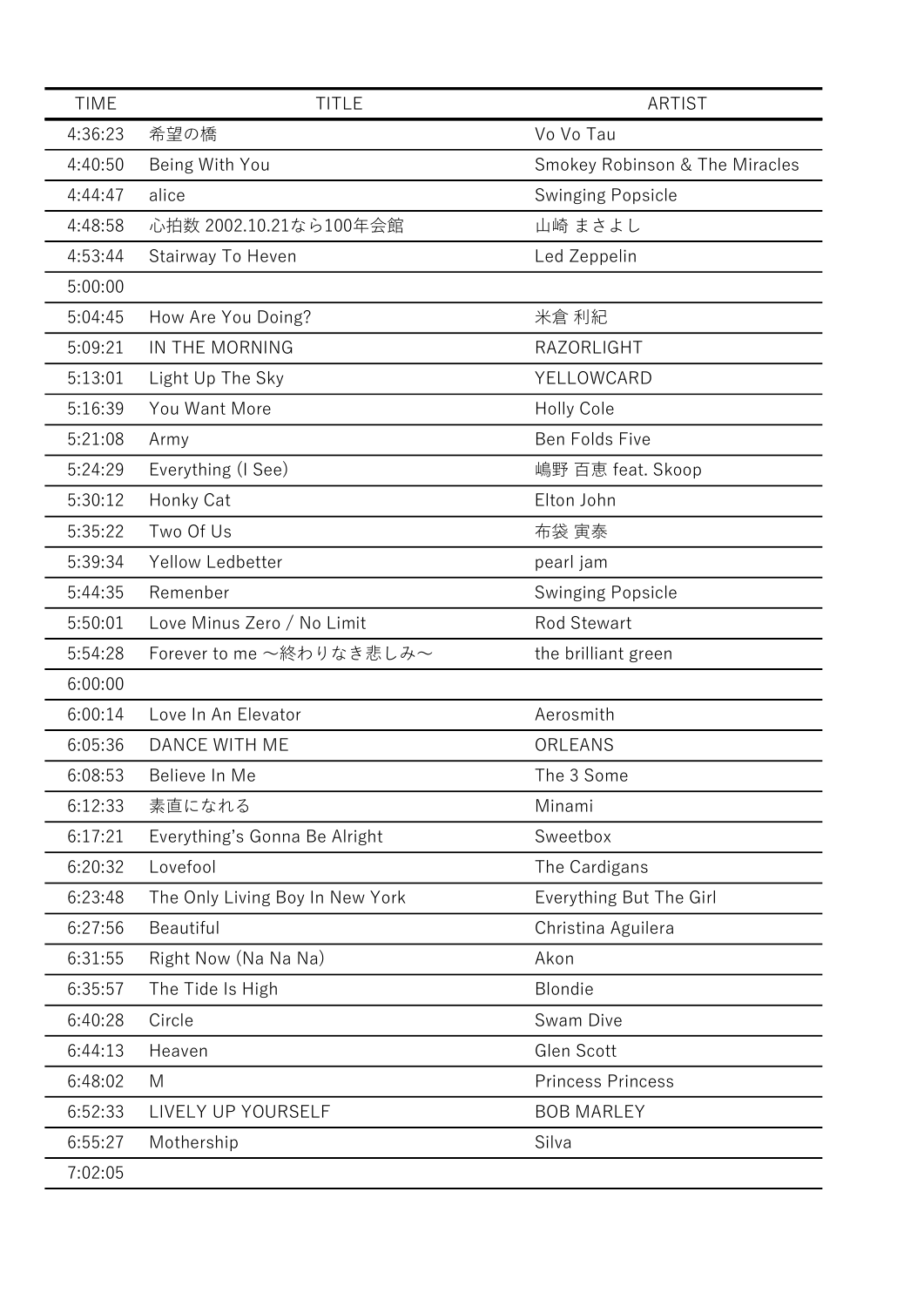| <b>TIME</b> | <b>TITLE</b>                      | <b>ARTIST</b>                      |
|-------------|-----------------------------------|------------------------------------|
| 7:02:05     | The Resolution                    | Jack's Mannequin                   |
| 7:05:09     | トラヴ ェリング ・サンズ                     | 我那覇 美奈                             |
| 7:10:49     | Da Ya Think I'm Sexy?             | N-Trance                           |
| 7:15:04     | I Want You Back'98                | Jackson 5 feat. Black Rob          |
| 7:18:58     | Over And Over                     | Every Little Thing                 |
| 7:23:38     | There Goes My Baby                | Usher                              |
| 7:28:35     | I'll Be Good For You              | 'N Sync                            |
| 7:32:29     | This Masquerade                   | Carpenters                         |
| 7:37:37     | 月と花束                              | さュり                                |
| 7:42:12     | Love Me                           | The 1975                           |
| 7:46:13     | More Than I Needed To Know        | Scooch                             |
| 7:49:42     | When The Lights Go Out            | Five                               |
| 7:53:48     | 街物語(まちものがたり)                      | 山下 達郎                              |
| 8:00:00     |                                   |                                    |
| 8:02:05     | FREE ME                           | <b>JOSS STONE</b>                  |
| 8:05:56     | HIT ON                            | 小柳 ゆき                              |
| 8:10:26     | Deuces Are Wild                   | Aerosmith                          |
| 8:14:01     | Earth Stopped Cold At Dawn        | Hootie & The Blowfish              |
| 8:17:32     | 雨に煙る街                             | 伊禮 恵                               |
| 8:23:26     | SPEND THE NIGHT                   | GUY                                |
| 8:27:45     | Luv Me, Luv Me                    | Shaggy feat. Janet                 |
| 8:34:01     | the Love Bug                      | m-flo loves BoA                    |
| 8:38:02     | Still                             | <b>Tim McGraw</b>                  |
| 8:42:01     | Just The Two Of Us                | Will Smith                         |
| 8:46:13     | The Arms Of The One Who Loves You | Xscape                             |
| 8:50:39     | Victoria                          | <b>CRYSTAL KAY</b>                 |
| 8:54:27     | O DIVINA                          | Sananda Maitreya Aka Terence Trent |
| 9:00:00     |                                   |                                    |
| 9:02:05     | Self Confidence                   | Newtone                            |
| 9:06:19     | フロンティアのパイオニア                      | <b>PUFFY</b>                       |
| 9:10:19     | As Long As You Love Me            | <b>Backstreet Boys</b>             |
| 9:13:59     | That I Would Be Good              | Alanis Morissette                  |
| 9:18:16     | アゲハ                               | <b>GOING UNDER GROUND</b>          |
| 9:21:40     | $2 + 2 = 5$                       | Radiohead                          |
| 9:25:15     | face up                           | ted lennon                         |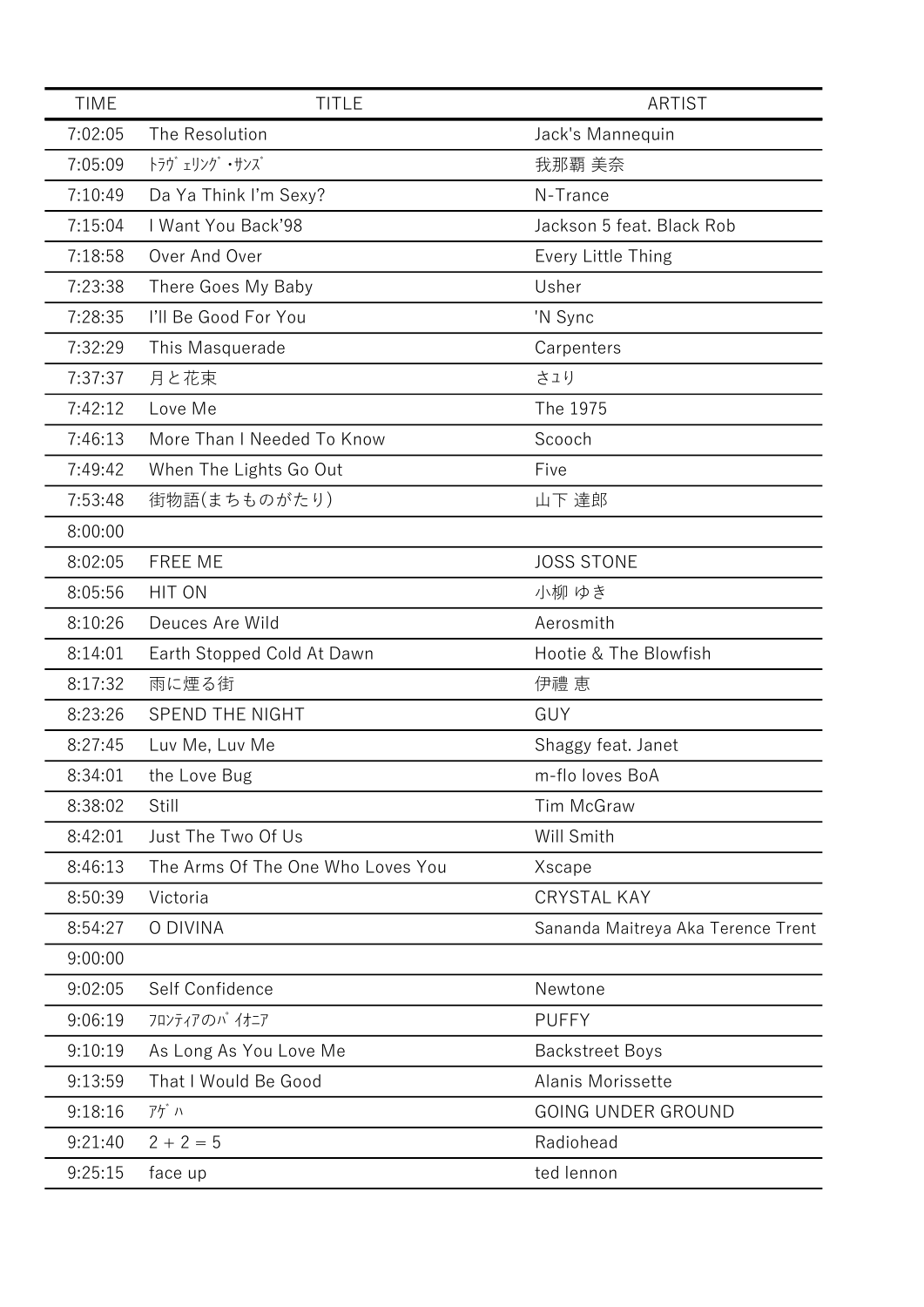| <b>TIME</b> | <b>TITLE</b>                | <b>ARTIST</b>                     |
|-------------|-----------------------------|-----------------------------------|
| 9:28:09     | Rhiannon                    | Fleetwood Mac                     |
| 9:32:30     | 愚か者たち                       | <b>GLIM SPANKY</b>                |
| 9:36:54     | Sparks Fly                  | <b>Taylor Swift</b>               |
| 9:41:34     | Sea Of Love                 | The Honeydrippers                 |
| 9:44:36     | From This Moment On         | Shania Twain                      |
| 9:48:46     | 泣きたいくらい                     | 大原 櫻子                             |
| 9:53:34     | NOTHING I DO                | <b>JAMIE CULLUM</b>               |
| 12:30:00    |                             |                                   |
| 12:33:08    | Stuck In America            | Sugarcult                         |
| 12:36:03    | TIME FLIES, EVERYTHING GOES | <b>BEAT CRUSADERS</b>             |
| 12:38:57    | <b>Bright Eyes</b>          | Art Garfunkel                     |
| 12:42:52    | When You Need Someone       | Allure                            |
| 12:47:28    | Rainbows                    | androp                            |
| 12:51:44    | There Is No Other Time      | <b>KLAXONS</b>                    |
| 12:55:35    | Mesmerized                  | <b>Faith Evans</b>                |
| 13:00:00    |                             |                                   |
| 13:00:15    | Hi-De-Ho                    | Jack White & Q-Tip                |
| 13:04:10    | 君を守って 君を愛して                 | サンボ マスター                          |
| 13:09:02    | Learnalilgivinanlovin       | Gotye                             |
| 13:11:49    | I Should Be So Lucky        | Kylie Minogue                     |
| 13:15:27    | 永遠                          | Mr. Children                      |
| 13:21:34    | Cheating On You             | <b>Charlie Puth</b>               |
| 13:25:07    | I Like The Way You Do       | Lisette Melendez                  |
| 16:00:00    |                             |                                   |
| 16:00:14    | SOMEWHERE                   | <b>JIMI HENDRIX</b>               |
| 16:04:20    | ワンモアタイム                     | 斉藤 和義                             |
| 16:09:33    | Never Gonna Let You Go      | DEMARCO feat. 青山 テルマ              |
| 16:13:43    | Morris Brown                | Outkast feat. Scar & Sleepy Brown |
| 16:18:06    | がむしゃら凸凹大レース!?               | SOFFet                            |
| 16:22:04    | Love Is All We Need         | Mary J. Blige                     |
| 16:26:14    | <b>Making History</b>       | Janet Kay                         |
| 16:31:11    | Say You'll Be Mine          | <b>Steps</b>                      |
| 16:34:41    | <b>Yellow Magus</b>         | cero                              |
| 16:41:03    | <b>Sweet Forgiveness</b>    | Barbra Streisand                  |
| 16:46:12    | FAR AS THE SKY              | CHARICE                           |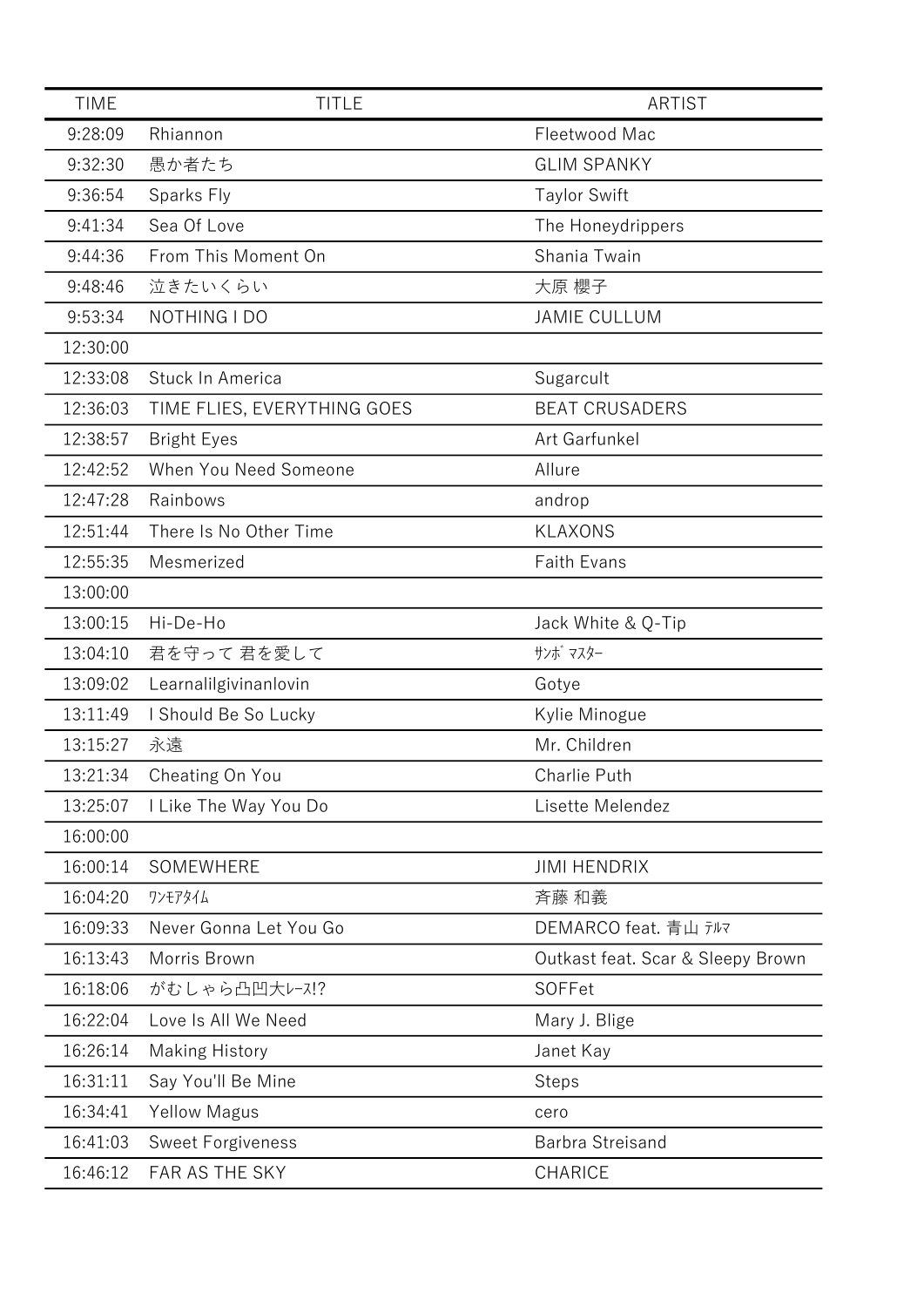| <b>TIME</b> | <b>TITLE</b>              | <b>ARTIST</b>                      |
|-------------|---------------------------|------------------------------------|
| 16:51:49    | 結い                        | Cocco                              |
| 16:54:54    | Man on a Mission          | Daryl Hall & John Oates            |
| 19:00:00    |                           |                                    |
| 19:00:14    | IF I HAD A GUN            | Noel Gallagher's High Flying Birds |
| 19:04:16    | Another Great Day!!       | LiSA                               |
| 19:09:28    | <b>VENUS</b>              | Lady Gaga                          |
| 19:13:21    | <b>Hotel Room Service</b> | Pitbull                            |
| 19:17:28    | <b>Walk with Dreams</b>   | <b>DRAGON ASH</b>                  |
| 19:21:29    | Tender                    | Blur                               |
| 19:26:01    | HEY MR. D.J.              | <b>ZHANE</b>                       |
| 19:31:10    | The Hell Song             | <b>Sum 41</b>                      |
| 19:34:27    | 痛い立ち位置                    | Porno Graffitti                    |
| 19:39:03    | WATCH ME WALK             | Keri Noble                         |
| 19:42:35    | Jump Up Behind Me         | James Taylor                       |
| 19:46:10    | Good Life                 | 清水 翔太                              |
| 19:50:47    | <b>HEAVEN SENT</b>        | <b>KEYSHIA COLE</b>                |
| 19:54:38    | You're The Inspiration    | Peter Cetera feat. Az Yet          |
| 20:00:00    |                           |                                    |
| 20:02:45    | Sunshine                  | AEROSMITH                          |
| 20:06:20    | 記号として                     | <b>RADWIMPS</b>                    |
| 20:11:50    | Dancing With A Stranger   | Sam Smith, Normani                 |
| 20:14:42    | I Wanna Go                | <b>Britney Spears</b>              |
| 20:18:21    | 微熱                        | UA                                 |
| 20:22:42    | Candy Shop                | 50 Cent feat. Olivia               |
| 20:26:15    | Cosmic Girl               | Jamiroquai                         |
| 20:31:10    | Amylase                   | Cajun Dance Party                  |
| 20:34:50    | サクリファイス                   | 9mm Parabellum Bullet              |
| 20:38:30    | Like A Star               | <b>Corinne Bailey Rae</b>          |
| 20:42:29    | How Do I Live             | Trisha Yearwood                    |
| 20:46:35    | 轍 -わだち-                   | コブクロ                               |
| 20:51:05    | <b>PENNY &amp; ME</b>     | <b>HANSON</b>                      |
| 20:55:03    | Ugly Girl                 | Fleming & John                     |
| 21:00:00    |                           |                                    |
| 21:00:15    | <b>Broken</b>             | Lifehouse                          |
| 21:04:29    | Who What Who What         | 凛として時雨                             |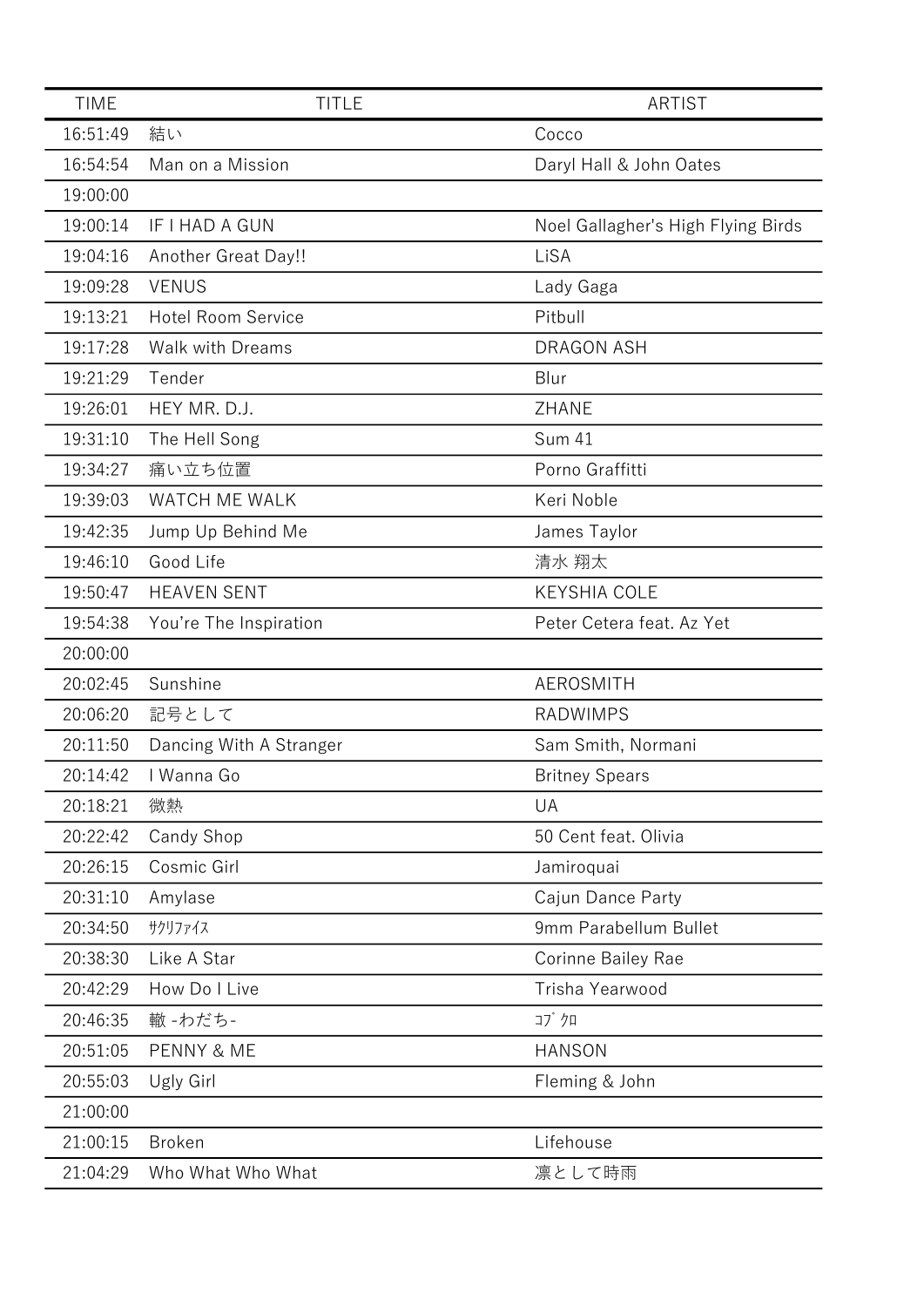| <b>TIME</b> | <b>TITLE</b>                     | <b>ARTIST</b>              |
|-------------|----------------------------------|----------------------------|
| 21:08:23    | Your Body                        | Christina Aguilera         |
| 21:12:21    | WANNA BE STARTIN 'SOMETHIN' 2008 | Michael Jackson with Akon  |
| 21:16:41    | いつか風になる日                         | 元 ちとせ                      |
| 21:21:29    | Let Me Love You                  | Mario                      |
| 21:25:47    | Josephine                        | Chris Rea                  |
| 21:31:11    | A Light That Never Comes         | Linkin Park × Steve Aoki   |
| 21:34:58    | Hall Of Fame                     | The Script feat. will.i.am |
| 21:38:36    | hars to say                      | Crystal Kay                |
| 21:43:18    | So Good                          | Eternal                    |
| 21:47:09    | 幸せの法則                            | <b>MIOSIC</b>              |
| 21:51:11    | Ain't That Just The Way          | Lutricia McNeal            |
| 21:54:33    | I Wish                           | Carl Thomas                |
| 22:00:00    |                                  |                            |
| 22:00:15    | Heaven Upside Down               | <b>MARILYN MANSON</b>      |
| 22:05:04    | <b>Crescent Cultass</b>          | 西川 貴教                      |
| 22:08:55    | <b>Bodak Yellow</b>              | Cardi B                    |
| 22:12:35    | Adam'n Eve'n Eve                 | Raul Midon                 |
| 22:17:12    | ツバ メクリムゾ ン                       | Nothing's Carved In Stone  |
| 22:21:54    | The Great Escape                 | <b>Boys Like Girls</b>     |
| 22:25:36    | Angel                            | Eurythmix                  |
| 22:31:11    | Love U Bad                       | CJ Lewis                   |
| 22:34:37    | Are You That Somebody?           | Aaliyah                    |
| 22:39:15    | Junior Sweet                     | Chara                      |
| 22:45:40    | <b>SAY SOMETHIN' LOVE</b>        | <b>KASHIF</b>              |
| 22:50:55    | めずらしい人生                          | <b>KAN</b>                 |
| 22:55:40    | Like A Virgin                    | Madonna                    |
| 23:00:00    |                                  |                            |
| 23:00:15    | <b>Truth Hurts</b>               | Lizzo                      |
| 23:03:08    | This Is America                  | Childish Gambino           |
| 23:07:02    | 愛情                               | 小柳 ゆき                      |
| 23:12:38    | Why Do Fools Fall In Love        | Diana Ross                 |
| 23:15:38    | Sachi                            | Silva                      |
| 23:20:35    | All Night Long                   | Lionel Richie              |
| 23:25:12    | EMPTY GARDEN (HEY HEY JOHNNY)    | <b>ELTON JOHN</b>          |
| 23:31:10    | I Remember Me                    | JENNIFER HUDSON            |